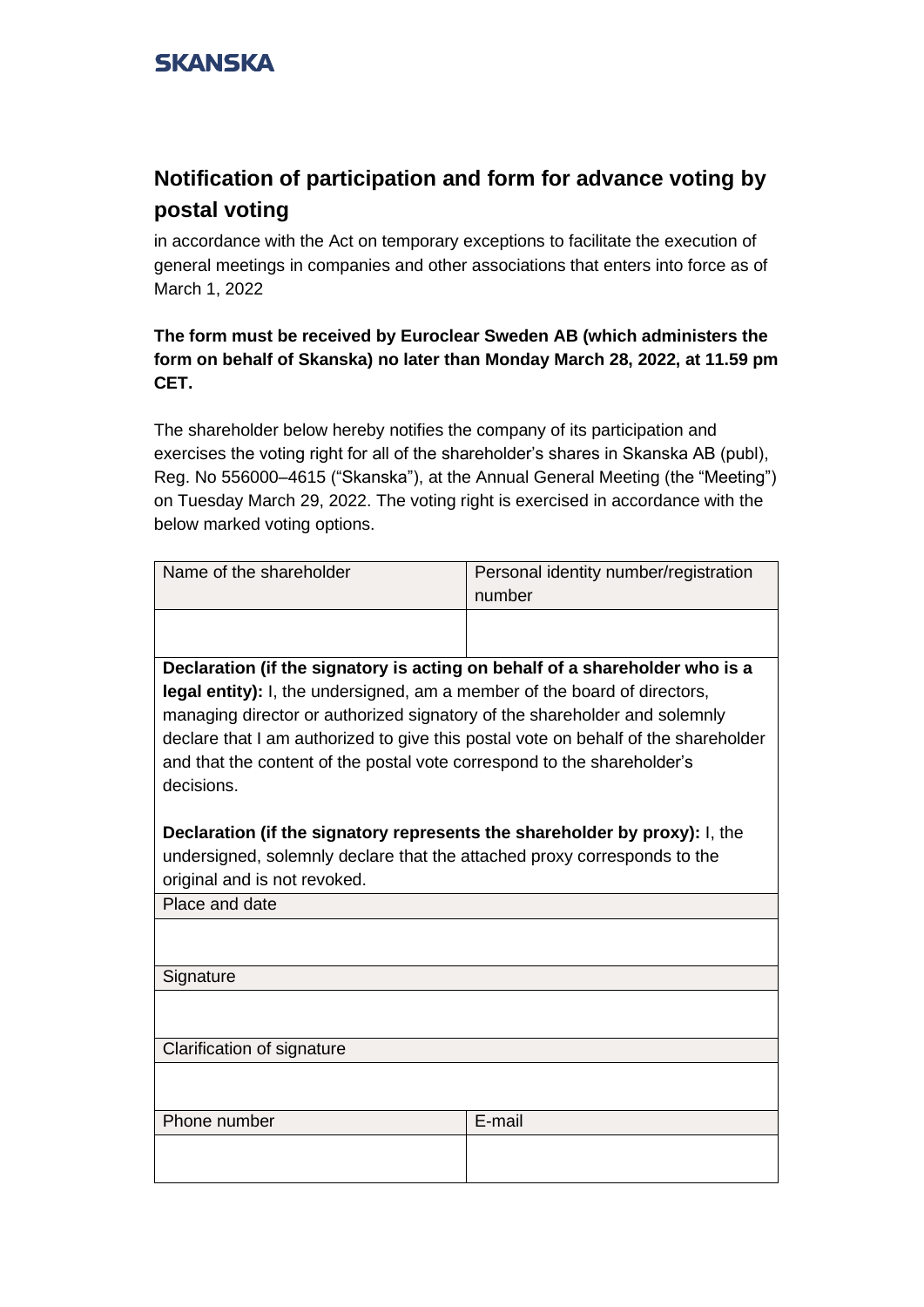Instructions to postal vote:

- $\triangleright$  Complete the information above.
- $\triangleright$  Select the preferred voting options below.
- ➢ Print, sign and send the form to Skanska on the address Skanska AB (publ), "Årsstämman", c/o Euroclear Sweden AB, Box 191, SE-101 23 Stockholm, Sweden. A completed and signed form may also be submitted electronically and shall, in that case, be sent to [GeneralMeetingServices@euroclear.com.](mailto:GeneralMeetingServices@euroclear.eu) Shareholders may also cast their postal votes electronically through BankID verification via Euroclear Sweden AB's website, [https://anmalan.vpc.se/euroclearproxy.](https://anmalan.vpc.se/euroclearproxy)
- $\triangleright$  If the shareholder is a natural person who votes by post personally, it is the shareholder who should sign under *Signature* above. If the postal vote is submitted by a proxy of the shareholder, it is the proxy who should sign. If the postal vote is submitted by a legal representative of a legal entity, it is the representative who should sign.
- $\triangleright$  If the shareholder submits its postal vote by proxy, a written and dated power of attorney signed by the shareholder shall be enclosed to the postal voting form. Proxy forms in Swedish and English are available on Skanska's website [www.group.skanska.com/](http://www.group.skanska.com/) under the heading "Corporate Governance/Shareholders' Meeting/AGM 2022".
- $\triangleright$  If the shareholder is a legal entity, a copy of the registration certificate or corresponding document for the legal entity shall be enclosed together with the form.
- $\triangleright$  Please note that a shareholder whose shares have been registered in the name of a bank or securities institute must re-register its shares in its own name to vote. Instructions for this are included in the Notice to attend the Meeting.

A shareholder cannot give any other instructions than selecting below one of the options specified at each item in the form. If a shareholder wishes to abstain from voting in relation to a matter, kindly refrain from selecting an option. A vote (i.e. the postal voting in its entirety) is invalid if the shareholder has provided the form with specific instructions or conditions or if pre-printed text is amended or supplemented. One form per shareholder will be considered. If more than one form is submitted, the form with the latest date will be considered. The form latest received by Skanska will be considered if two forms are dated at the same date. An incomplete or wrongfully completed form may be discarded without being considered.

The postal voting form, together with any enclosed authorization documentation, shall be provided to Euroclear Sweden AB no later than Monday March 28, 2022, at 11.59 pm CET. A postal vote can be withdrawn up to and including Monday March 28, 2022, at 11.59 pm CET by contacting Euroclear Sweden AB via email to [GeneralMeetingServices@euroclear.com.](mailto:GeneralMeetingServices@euroclear.eu)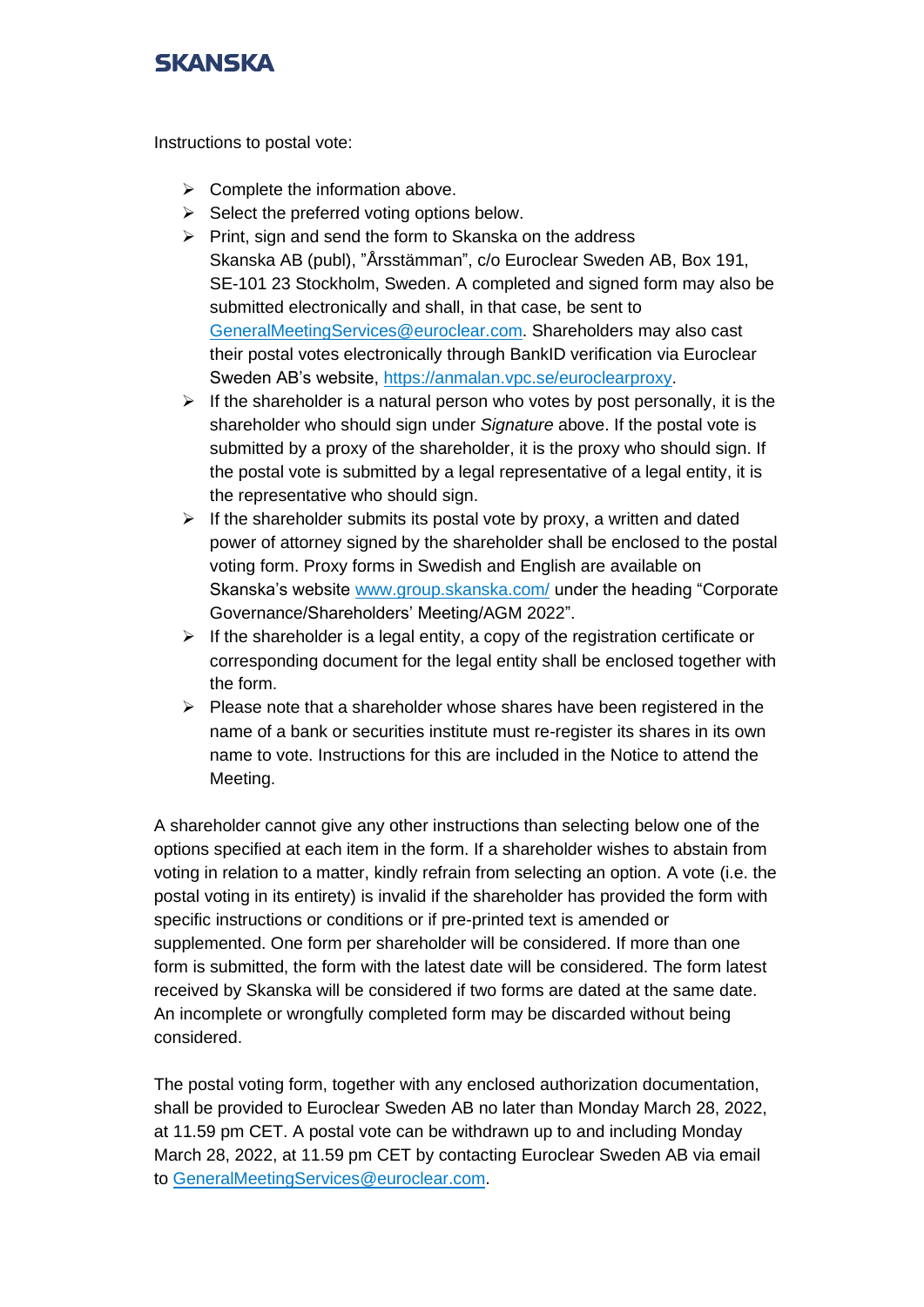For complete proposals for the items on the agenda, kindly refer to the Notice to attend the Meeting and the proposals on Skanska's website [www.group.skanska.com/](https://group.skanska.com/) under the heading "Corporate Governance/ Shareholders' Meeting/AGM 2022".

For information on how your personal data is processed, see the privacy policy that is available on Skanska's website [www.group.skanska.com/](https://group.skanska.com/) under the heading "Corporate Governance/Shareholders' Meeting/AGM 2022".

For questions about the postal voting form, please contact Euroclear Sweden AB on telephone +46 (0)8 402 92 81 (Monday-Friday 9.00 am - 4.00 pm CET).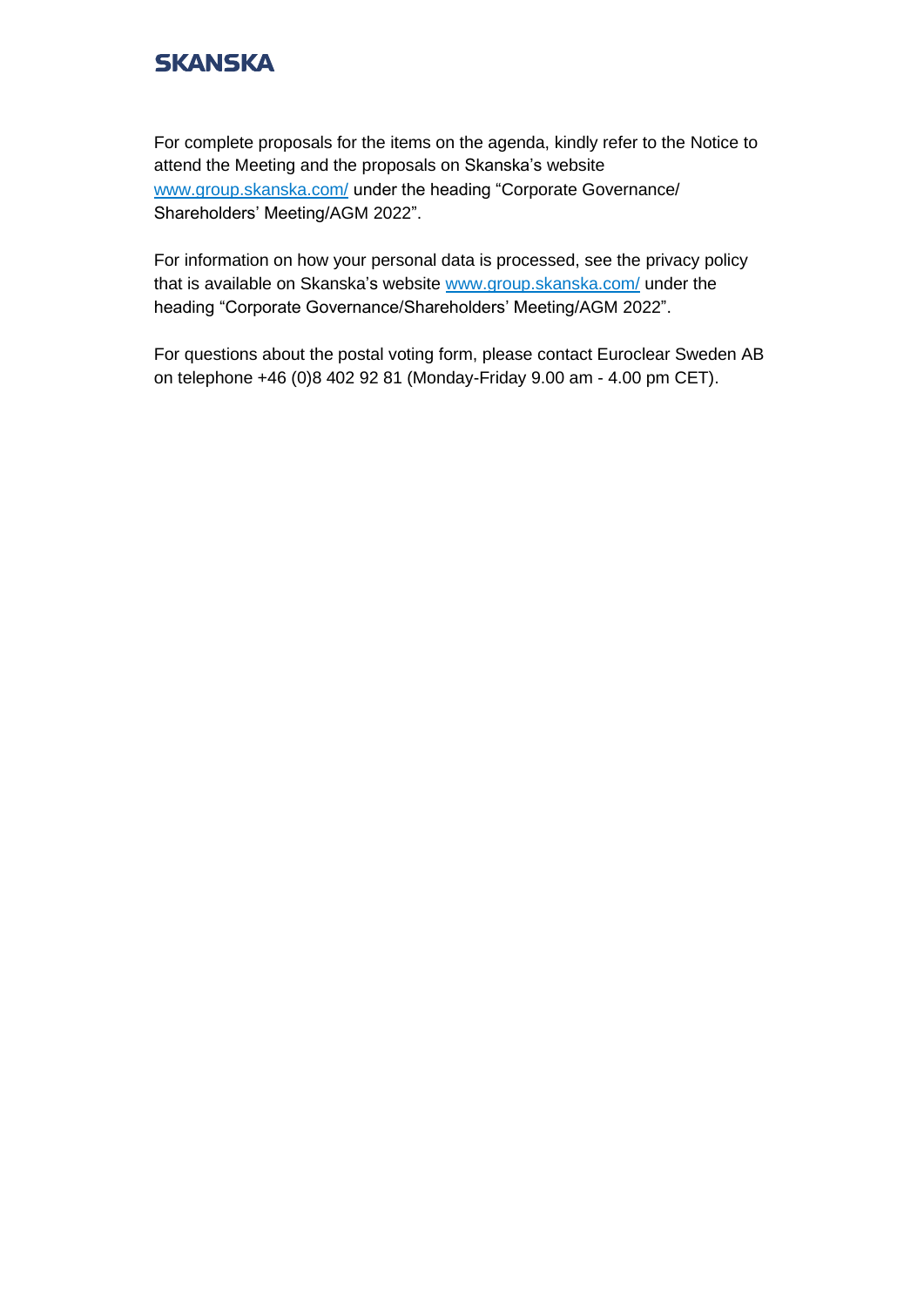## **Annual General Meeting in Skanska AB (publ) on Tuesday March 29, 2022**

The options below comprise the proposals which are set forth in the Notice to attend the Meeting and presented on Skanska's website [www.group.skanska.com/](http://www.group.skanska.com/) under the heading "Corporate Governance/Shareholders' Meeting/AGM 2022".



| 1.               | Election of Chairman of the Meeting                                                        |  |  |
|------------------|--------------------------------------------------------------------------------------------|--|--|
| 2.               | Election of two persons to verify the minutes together with the<br>Chairman of the Meeting |  |  |
|                  |                                                                                            |  |  |
| 2 a.             | Helena Stjernholm, AB Industrivärden                                                       |  |  |
| 2 b.             | Mats Guldbrand, Lundberg Group                                                             |  |  |
| 3.               | Preparation and approval of the voting                                                     |  |  |
|                  | list                                                                                       |  |  |
| $\overline{4}$ . | Approval of the agenda                                                                     |  |  |
| 5.               | Determination of whether the Meeting                                                       |  |  |
|                  | has been duly convened                                                                     |  |  |
| $\overline{7}$ . | Resolution on adoption of the income                                                       |  |  |
|                  | statement and the balance sheet and the                                                    |  |  |
|                  | consolidated income statement and the                                                      |  |  |
|                  | consolidated balance sheet                                                                 |  |  |
| 8.               | Resolution on the dispositions of the                                                      |  |  |
|                  | Company's results pursuant to the                                                          |  |  |
|                  | adopted balance sheet and                                                                  |  |  |
|                  | determination of the record date for                                                       |  |  |
|                  | dividend                                                                                   |  |  |
| 9.               | Resolution on discharge from liability of the members of the                               |  |  |
|                  | Board and the CEO for the administration of the Company in                                 |  |  |
|                  | 2021                                                                                       |  |  |
| 9 a.             | Hans Biörck                                                                                |  |  |
| 9b.              | Pär Boman                                                                                  |  |  |
| 9 c.             | Jan Gurander                                                                               |  |  |
| 9 d.             | Fredrik Lundberg                                                                           |  |  |
| 9 e.             | <b>Catherine Marcus</b>                                                                    |  |  |
| 9 f.             | Jayne McGivern (for the period                                                             |  |  |
|                  | January 1, 2021 - August 31, 2021)                                                         |  |  |
| 9 g.             | Åsa Söderström Winberg                                                                     |  |  |
| 9h.              | Ola Fält (employee representative)                                                         |  |  |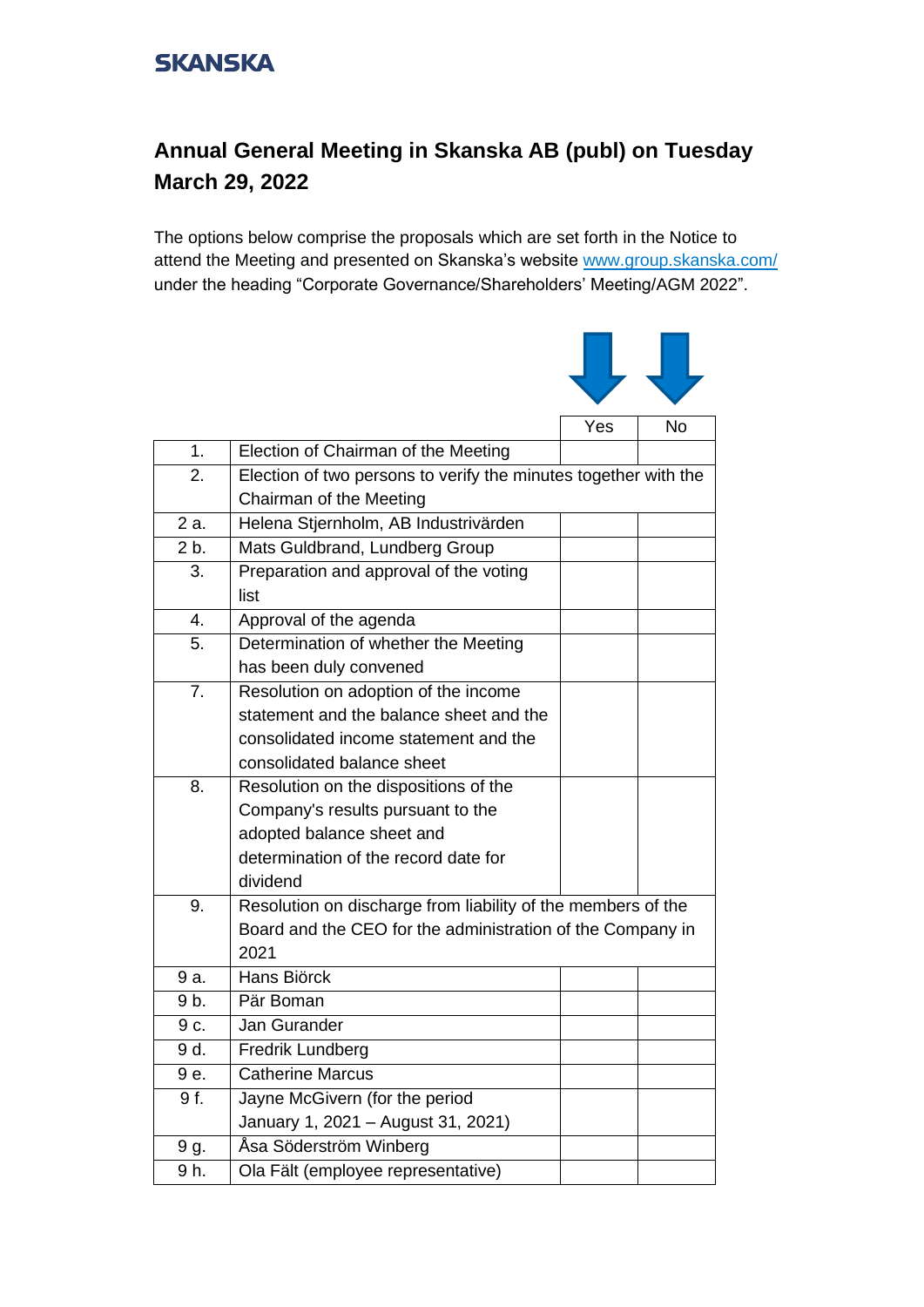| 9 i.  | Richard Hörstedt (employee                                  |  |  |
|-------|-------------------------------------------------------------|--|--|
|       | representative)                                             |  |  |
| 9 j.  | Yvonne Stenman (employee                                    |  |  |
|       | representative)                                             |  |  |
| 9 k.  | Hans Reinholdsson, deputy board                             |  |  |
|       | member (employee representative)                            |  |  |
| 9I.   | Anders Rättgård, deputy board member                        |  |  |
|       | (employee representative)                                   |  |  |
| 9 m.  | <b>Anders Danielsson</b>                                    |  |  |
| 10.   | Determination of the number of members of the Board to be   |  |  |
|       | elected by the Meeting and the number of auditors and       |  |  |
|       | deputy auditors                                             |  |  |
| 10 a. | Number of members of the Board to be                        |  |  |
|       | elected by the Meeting                                      |  |  |
| 10 b. | Number of auditors and deputy auditors                      |  |  |
| 11.   | Determination of the fees payable to members of the Board   |  |  |
|       | elected by the Meeting and to the auditor                   |  |  |
| 11 a. | Fees payable to members of the Board                        |  |  |
|       | elected by the Meeting                                      |  |  |
| 11 b. | Fees payable to the auditor                                 |  |  |
| 12.   | Election of members of the Board and of the Chairman of the |  |  |
|       | <b>Board</b>                                                |  |  |
| 12 a. | Hans Biörck (re-election as board                           |  |  |
|       | member)                                                     |  |  |
| 12 b. | Pär Boman (re-election)                                     |  |  |
| 12 c. | Jan Gurander (re-election)                                  |  |  |
| 12 d. | Mats Hederos (new election)                                 |  |  |
| 12 e. | Fredrik Lundberg (re-election)                              |  |  |
| 12 f. | Catherine Marcus (re-election)                              |  |  |
| 12 g. | Ann E. Massey (new election)                                |  |  |
| 12 h. | Åsa Söderström Winberg (re-election)                        |  |  |
| 12 i. | Hans Biörck (re-election as Chairman of                     |  |  |
|       | the Board)                                                  |  |  |
| 13.   | Election of auditor                                         |  |  |
| 14.   | Resolution on approval of the                               |  |  |
|       | remuneration report for 2021                                |  |  |
| 15.   | Decision to authorize the Board to                          |  |  |
|       | resolve on acquisition of own Series B                      |  |  |
|       | shares in Skanska on a regulated market                     |  |  |
|       | to secure delivery of Series B shares to                    |  |  |
|       | participants in the long-term employee                      |  |  |
|       | ownership program for the financial years                   |  |  |
|       | 2020, 2021 and 2022 (Seop 5)                                |  |  |